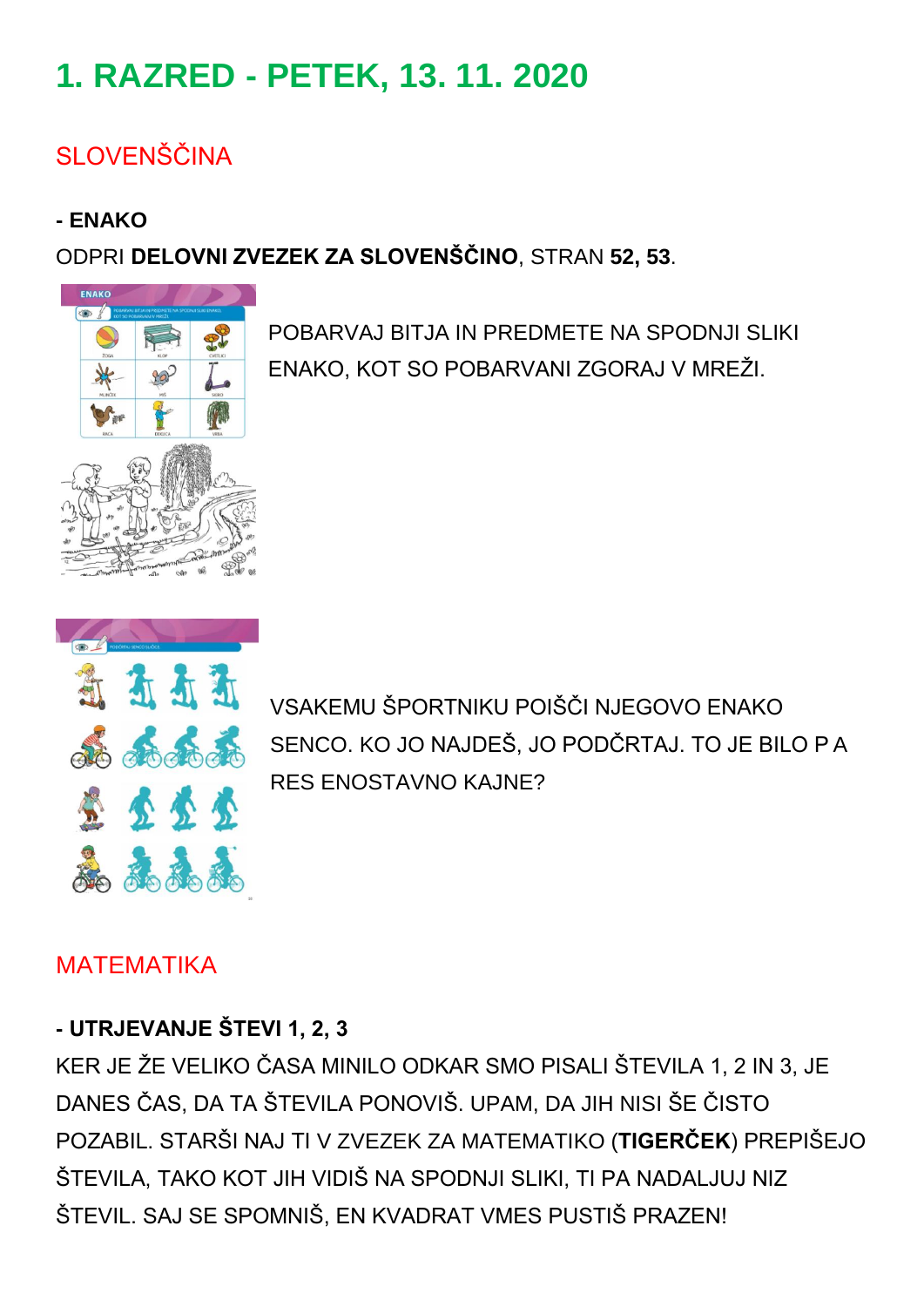

UPAM, DA IMAŠ ŠE VEDNO VARNO SPRAVLJENE KROKODILČKE, KI NAM POVEDO ČESA JE VEČ, MANJ ALI ENAKO. POIŠČI JIH! V ZVEZEK SAM PREPIŠI NASLEDNJA ŠTEVILA (PAZI KJE JE PRAZEN EN KVADRATEK IN KJE STA PRAZNA DVA) TER VMES NAJPREJ POSTAVI KROKODILČKE, NATO PA ŠE S SVINČNIKOM ZAPIŠI USTREZEN ZNAK <, > ALI =.



DANES IMAŠ ZA NALOGO, DA MI SLIKAŠ STRAN V MATEMATIČNEM ZVEZKU, KJER SI PISAL ŠTEVILA IN MI JO POŠLJEŠ NA VPOGLED NA MOJ MAIL (MARUŠA). DA VIDIM, KAKO TE KAJ SVINČNIK IN ROKA UBOGATA @